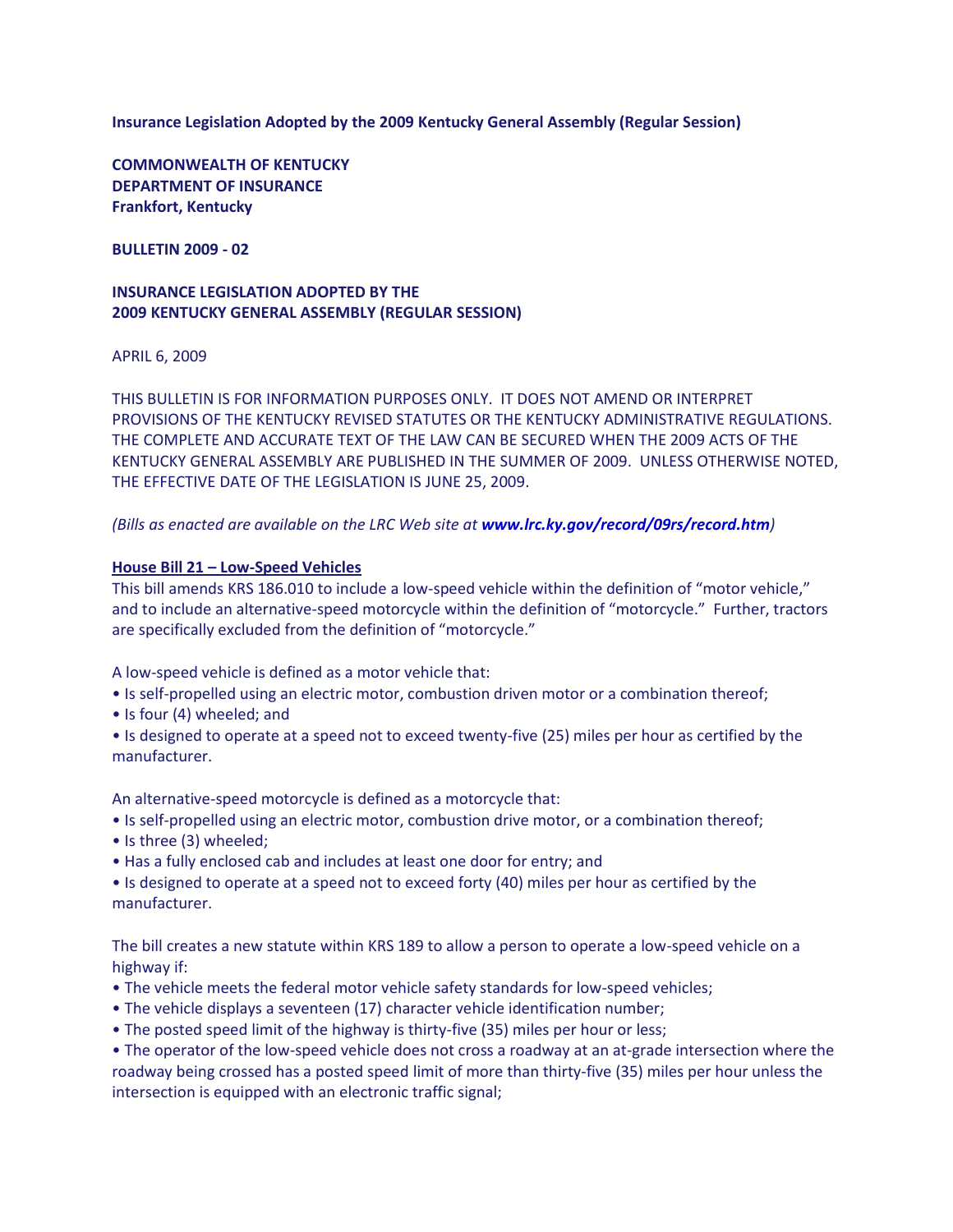• The operator has a valid operator's license in his or her possession; and

• The low-speed vehicle has not been modified to increase its speed above its original standard manufactured limit.

Low-speed vehicles are required to be titled in accordance with KRS Chapter 186A, registered as a motor vehicle in accordance with KRS 186.050(3)(a), and insured in accordance with KRS 304.39-080. Operators of low-speed vehicles are required to comply with traffic regulations.

The bill creates a new statute within KRS 189 to allow a person to operate an alternative-speed motorcycle on a highway if:

• The motorcycle bears a sticker, affixed by the manufacturer or dealer, on the left side of the rear window that indicates the vehicle's maximum speed rating;

• The motorcycle is equipped with:

o Headlights, front and rear turn signal lights, tail lights, and brake lights;

 o Three (3) red reflectors, two (2) of which must be placed on each side as far to the rear of the vehicle as practicable, and one (1) of which must be placed on the rear of the vehicle;

 o An exterior mirror mounted on the driver's side of the vehicle and either an exterior mirror mounted on the passenger's side of the vehicle or an interior mirror;

o A parking brake;

o A windshield that conforms to the federal motor vehicle safety standard;

- o A seatbelt assembly that conforms to the federal motor vehicle safety standard; and
- o A roll bar, roll cage, or crush-proof body design;

• The posted speed limit of the highway is thirty-five (35) miles per hour or less;

• The operator of the alternative-speed vehicle does not cross a roadway at an at-grade intersection where the roadway being crossed has a posted speed limit of more than thirty-five (35) miles per hour unless the intersection is equipped with an electronic traffic signal;

• The operator has a valid motorcycle operator's license in his or her possession; and

• The alternative-speed motorcycle has not been modified to increase its speed above its original standard manufactured limit.

Alternative-speed motorcycles are required to be titled in accordance with KRS Chapter 186A, registered as a motorcycle in accordance with KRS 186.050(2), and insured in accordance with KRS 304.39-080. Operators of low-speed vehicles are required to comply with traffic regulations, except they are exempt from the protective headgear requirements.

*Contact: Property and Casualty Division (502) 564-6046*

### **House Bill 309 – Salvage Motor Vehicle Titles**

This bill amends KRS 186A.520 to exempt the cost of parts and labor to reinstall a deployed airbag system from the calculation used in determining whether a motor vehicle meets the definition of a salvage vehicle. However, insurers are required to include airbag reinstallation costs in the computation of the total physical damage estimate according to the terms and conditions of individual policies, provided that the total costs payable by an insurer do not exceed the total retail value of the vehicle.

*Contact: Property and Casualty Division (502) 564-6046*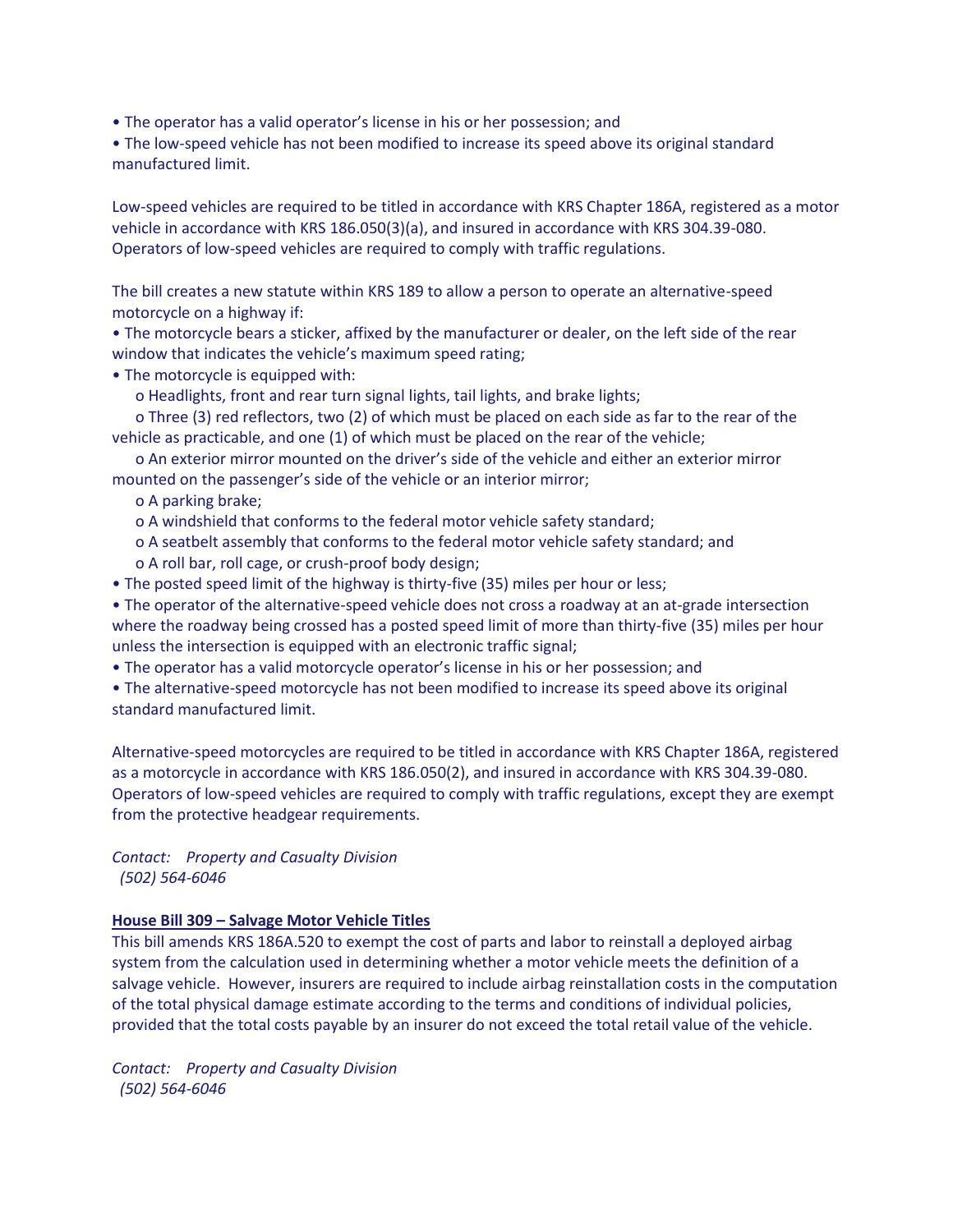### **House Bill 414 – Pharmacy Audits**

This bill creates new statutes in KRS 304, Subtitle 17A, to establish parameters for an auditing entity to follow when conducting an audit of the records of a pharmacy. An "auditing entity" is defined as an insurer or administrator that conducts or arranges for the performance of an audit of a pharmacy's records for the purpose of determining compliance with pharmacy benefit requirements.

The parameters within the bill include:

- Times frames for notice, scheduling, and completion of an audit;
- The basis for recoupment of claims;
- The period covered by the audit;
- The process for addressing discrepancies in a preliminary audit report and appealing a final audit report; and
- The basis for payment to the auditing entity.

House Bill 414 does not apply to Medicaid managed care organizations or audits regarding fraud, willful misrepresentation or abuse.

## *Contact: Health Insurance Policy and Managed Care Division (502) 564-6088*

### **House Bill 445 – Deductibles for Food Spoilage Resulting From a Declared Federal Disaster**

This bill amends KRS 304.12-100 to provide a limited exemption to the rebate law by allowing an insurer to waive its deductible for food spoilage, in whole or in part, as a result of a natural disaster in a county declared to be a federal disaster area.

*Contact: Property and Casualty Division (502) 564-6046*

### **House Concurrent Resolution 85 – State Regulation of the Business of Insurance**

This resolution expresses the commitment of the General Assembly in maintaining the states as the sole regulators of the business of insurance and the opposition of any proposed law that would establish a federal insurance regulatory system.

*Contact: Commissioner's Office (502) 564-6026*

## **Other Legislation of Interest**

## **House Bill 39 – Motor Vehicle Operator's Licenses**

This bill creates a new statute within KRS 186 to allow a person who is under eighteen (18) to apply for an operator's license (rather than an intermediate license) if the person has:

- Held an instruction permit for a minimum of one hundred eighty (180) days; and
- Enlisted in the United States Armed Forces or a state National Guard.

The bill also amends KRS 186.412 to allow a person who was under eighteen (18) at the time of application for an instruction permit and is currently eighteen (18) or older to apply for an operator's license (rather than an intermediate license) for a motor vehicle, motorcycle or moped if the person has: